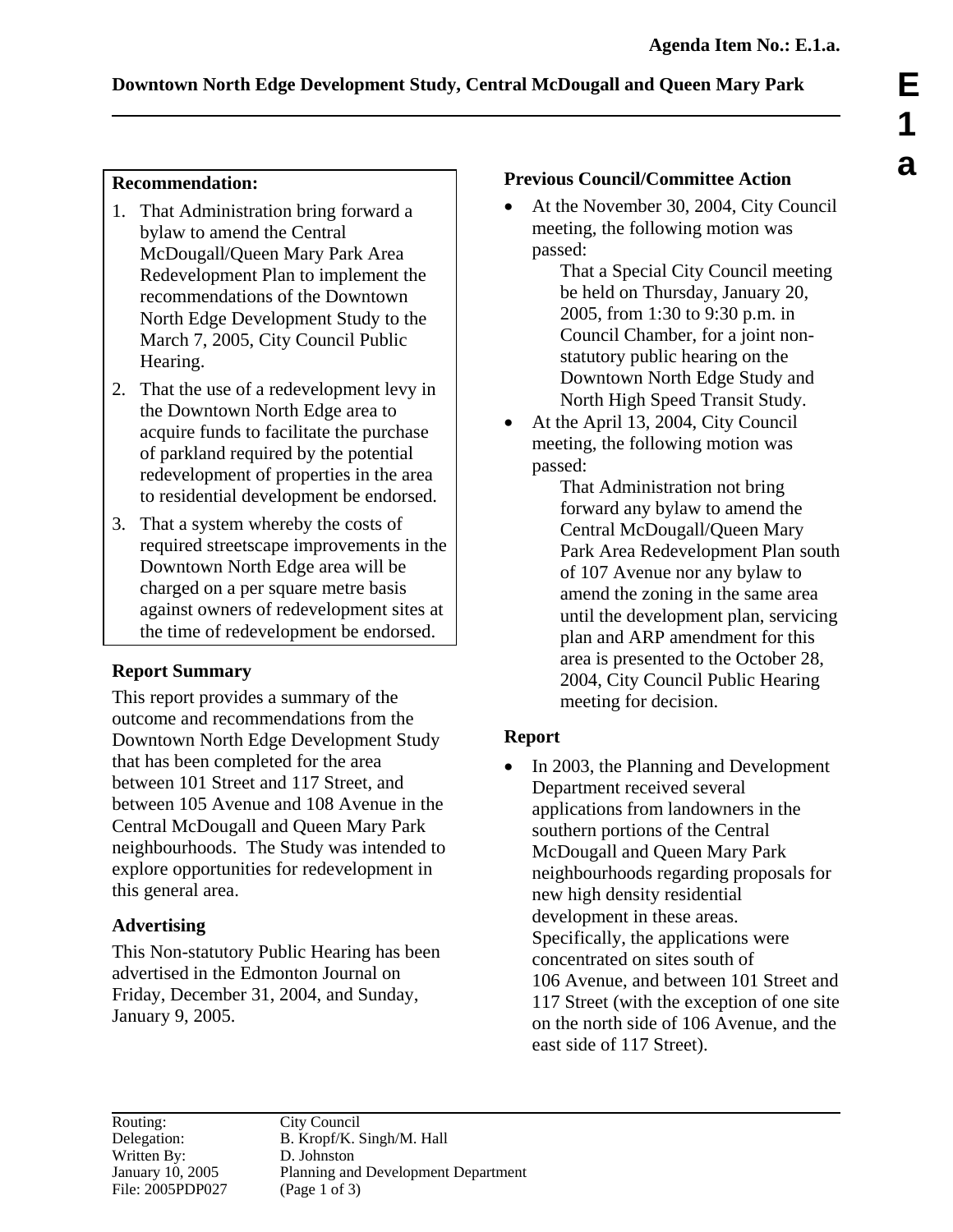- The existing Central McDougall/Queen Mary Park Area Redevelopment Plan (ARP) designates the area in question for light industrial, commercial office, and general business uses. The zoning of this area (mainly DC2) provides for the continuation and upgrading of general industrial uses while allowing for the conversion and redevelopment of obsolete industrial uses to commercial office and general business uses. In keeping with the intent of the ARP, no residential uses of any type were allowed.
- The initial review of these proposals by the City and the affected utility agencies indicated some concerns over the appropriateness of this area for residential development. It was determined that in order to assess if this area was suitable for residential development an overall land use study was needed. In this regard, the Planning and Development Department submitted a request to City Council in December 2003 authorizing the preparation of a land use study for the area between 101 Street and 117 Street, and 105 Avenue and 108 Avenue. This land use study was intended to address a number of issues related to redevelopment, including land use, traffic, infrastructure, open space, and urban design. The request was approved by City Council.
- The Planning and Development Department contracted a consultant firm to undertake the Downtown North Edge Development Study. A Steering Committee was established, and consultation with the Central McDougall

and Queen Mary Park neighbourhoods was undertaken.

- Workshops were held by the consultant in July 2004 to invite property and business owners, as well as other residents in the two communities, to develop a vision for the redevelopment area.
- Subsequent to these workshops, the consultant provided a Study that was reviewed by the Planning and Development Department, and was presented to the communities at a Public Meeting in August 2004.
- Subsequent to the August 31, 2004 Public Meeting, the consultant team finalized the development concept for the area, and submitted the Study document to the Planning and Development Department for review. The Study presented a development concept for the area that concluded that medium and high density residential development in this area is feasible. The Study analyzed the ability of the transportation system and other infrastructure to accommodate the redevelopment, introduced proposed high speed transit corridors through the area, introduced urban design guidelines for the area, developed the concept for the 105 Avenue Multi-use Trail Corridor in this location, discussed implementation mechanisms for redevelopment, and introduced financing options with regard to capital improvements required for redevelopment.
- During the preparation of the Downtown North Edge Development Study, the